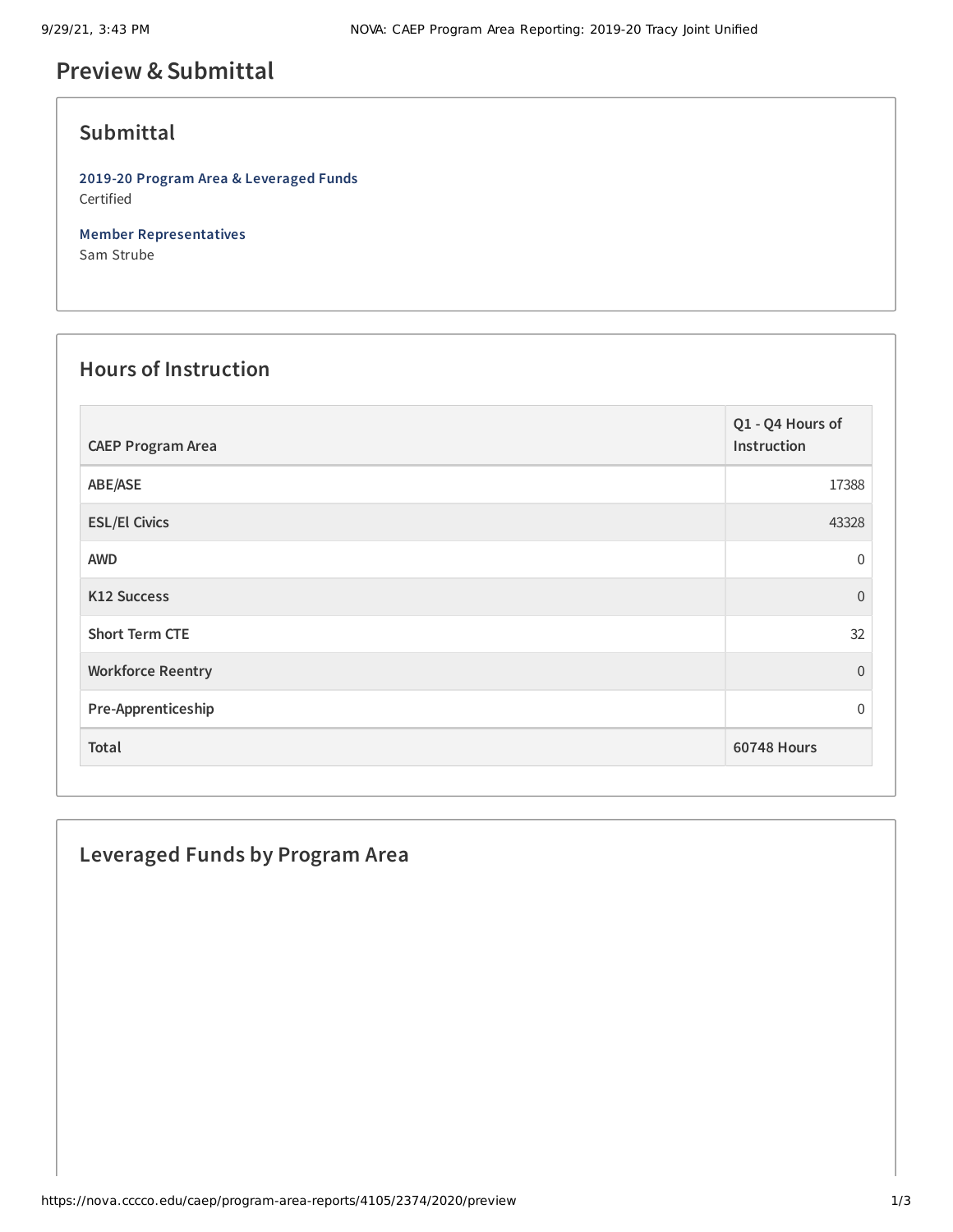| Fund                                         | <b>ABE/ASE</b> | ESL/El<br><b>Civics</b> | <b>AWD</b> | K12<br><b>Success</b> | <b>Short</b><br><b>Term</b><br><b>CTE</b> | Workforce<br>Reentry | Pre-<br>Apprenticeship | <b>Totals</b> |
|----------------------------------------------|----------------|-------------------------|------------|-----------------------|-------------------------------------------|----------------------|------------------------|---------------|
| California Adult<br><b>Education Program</b> | \$375,743      | \$492,988               | \$0        | \$0                   | \$327                                     | \$0                  | \$0                    | \$869,058     |
| <b>CalWORKs</b>                              | \$0            | \$0                     | \$0        | \$0                   | \$0                                       | \$0                  | \$0                    | \$0           |
| <b>NonCredit</b>                             | \$0            | \$0                     | \$0        | \$0                   | \$0                                       | \$0                  | \$0                    | \$0           |
| <b>Perkins</b>                               | \$0            | \$0                     | \$0        | \$0                   | \$0                                       | \$0                  | \$0                    | \$0           |
| <b>LCFF</b>                                  | \$40,893       | \$0                     | \$0        | \$0                   | \$0                                       | \$0                  | \$0                    | \$40,893      |
| Fees                                         | \$0            | \$0                     | \$0        | \$0                   | \$0                                       | \$0                  | \$0                    | \$0           |
| K12 Adult Ed Jail<br><b>Funds</b>            | \$0            | \$0                     | \$0        | \$0                   | \$0                                       | \$0                  | \$0                    | \$0           |
| <b>WIOA II</b>                               | \$51,444       | \$80,148                | \$0        | \$0                   | \$0                                       | \$0                  | \$0                    | \$131,592     |
| <b>Contracted Services</b>                   | \$0            | \$0                     | \$0        | \$0                   | \$0                                       | \$0                  | \$0                    | \$0           |
| <b>Totals</b>                                | \$468,080      | \$573,136               | \$0        | \$0                   | \$327                                     | \$0                  | \$0                    | \$1,041,543   |

## **Certification**

**50 Delta Sierra Adult Education Alliance (DSAEA) - Primary Contact**

**Dr. Heather Maloy**

CAEP Coordinator/Project Director for DSAEA Regional Transitions [hmaloy@deltacollege.edu](mailto:hmaloy@deltacollege.edu)

#### **Jeff Dundas School For Adults** Principal

[jdundas@stocktonusd.net](mailto:jdundas@stocktonusd.net)

Approved by Dr. Heather Maloy

**09/29/2021 08:42 AM PDT**